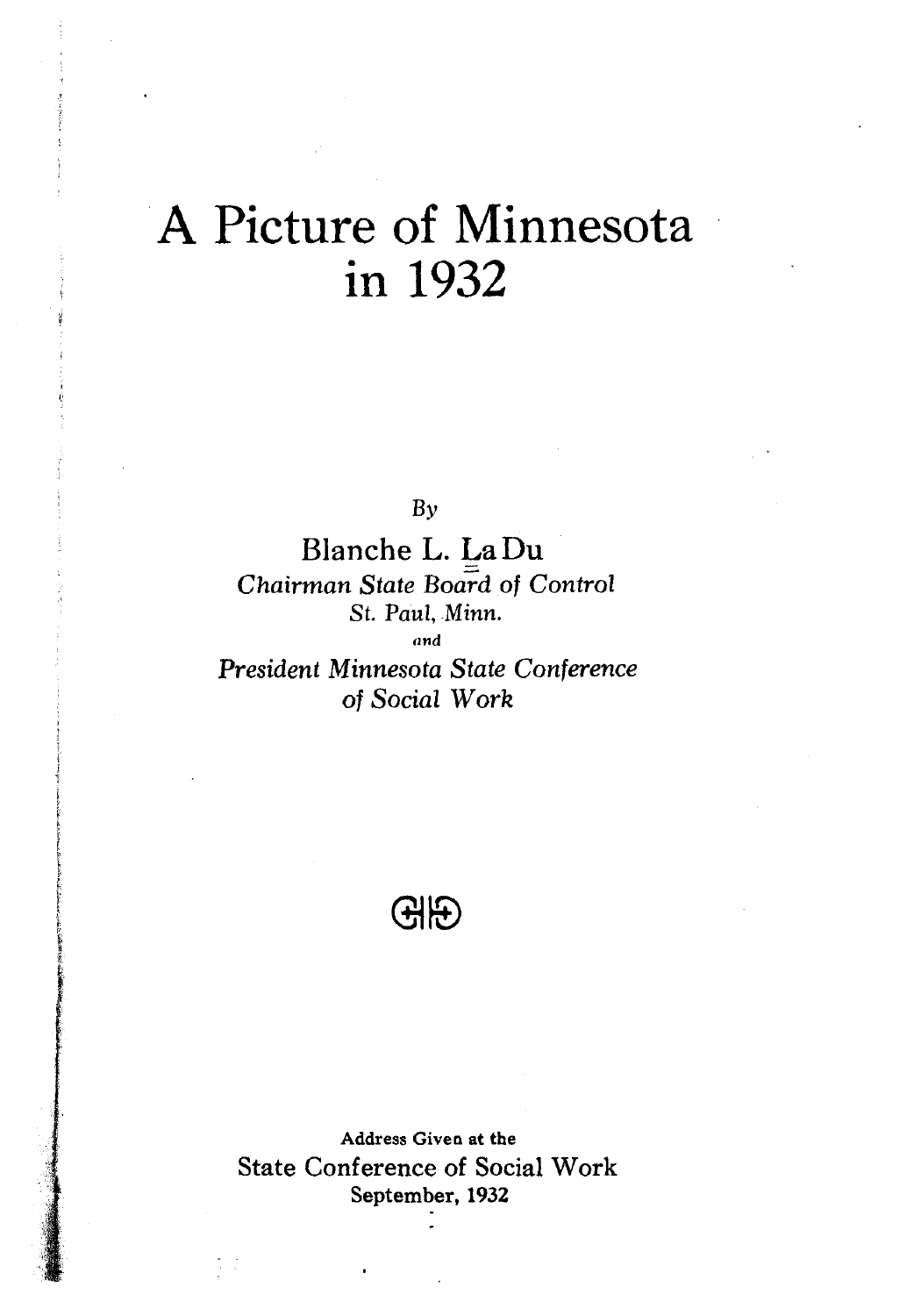

A PICTURE OF MINNESOTA IN 1932 *By Blanche L. La Du*



ITH our constantly growing interest in public welfare and the stress that is being laid on municipal, county, state and Federal responsibility for welfare service, it seems fitting that we at this time discuss some of those phases of public welfare which are being brought so forcibly to our attention.

As most of you know the scope of the Board of Control's work is all embracing since it relates to every phase of the problems of human life from infancy to old age— from birth to death. These problems are not only educational, medical, economic and industrial but the human problem of adjusting the individual to life as he must meet it, and with his rehabilitation if he is unable to meet it. It is the duty of our Board to know the facts concerning social problems and social work in the various communities throughout the state in order to direct and stimulate the development of efficiency in welfare work, and the improvement of social conditions in general.

Minnesota has eighteen state-owned institutions concerned with hospital care for the mentally sick; schools for the feeble-minded and epileptics, schools for the blind, the deaf, the dependent and neglected child, hospital care and school for the indigent crippled child, institutions concerned with delinquent boys and girls; a prison and reformatories for the adult offenders and hospital care and treatment for those afflicted with tuberculosis.

Through other agencies and activities of the Board of Control the welfare of special groups in the state is being studied and promoted; the care of the delinquent, defective, dependent, neglected and illegitimate child; the welfare of the adult blind; of the ex-service man and his family; of the paroled insane, and the proper conduct of maternity hospitals and of private institutions and agencies caring for children; proper housing of adult prisoners in county and city jails; proper conduct of the  $\therefore$  county poor home or farm for the aged and infirm—in fact, the social welfare problems of the State.

$$
-3-
$$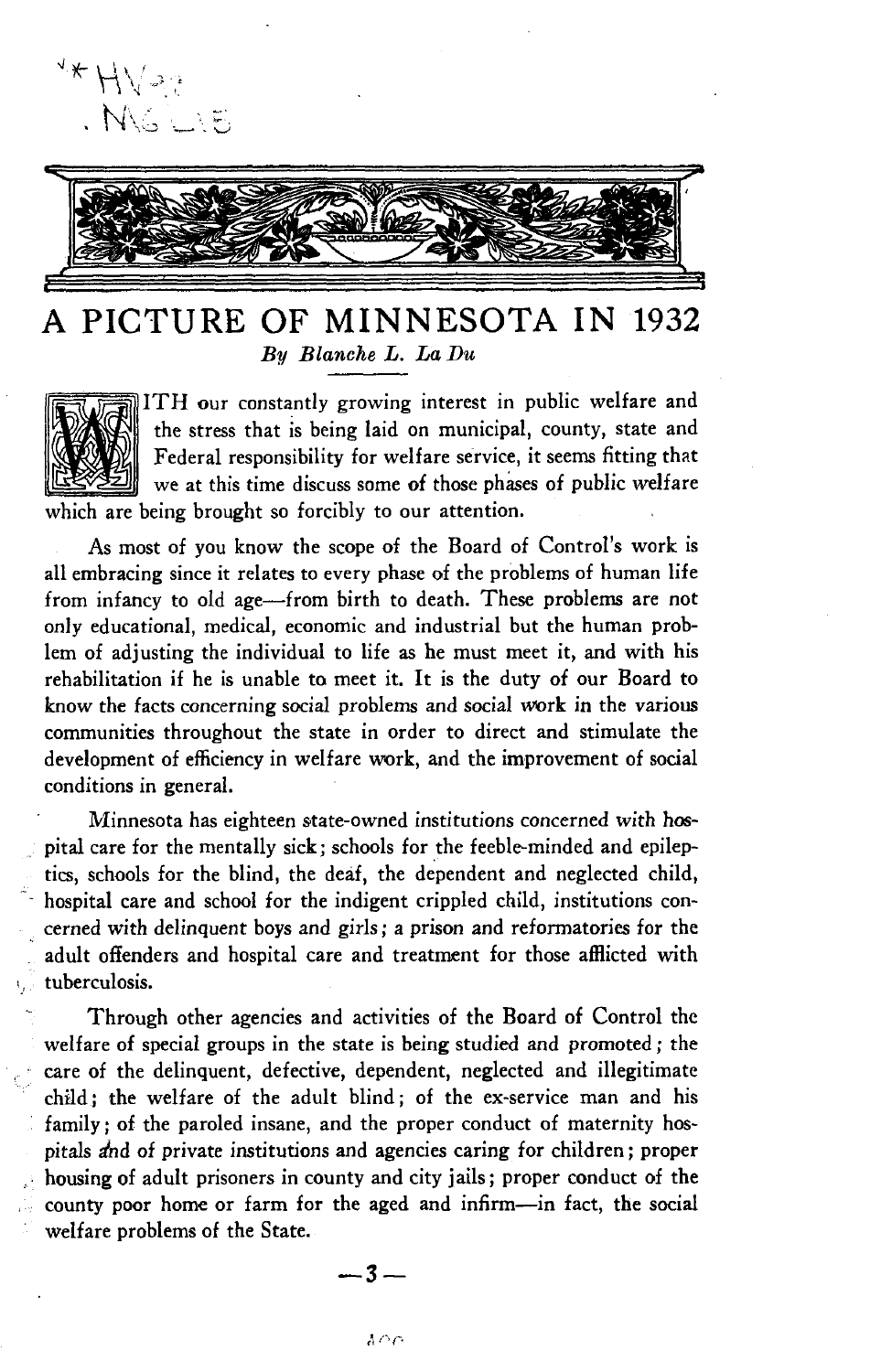We are anxious that the public should know not only of the care and treatment given the wards of the state, but that it should know that preventive and constructive work is fostered whenever possible, though the actual care and treatment require so much time that the preventive work does not receive the attention which it should.

Our department is facing a constantly growing burden. Every institution and agency is struggling to meet the increasing demands in its own particular field. The past biennium marks a greater increase in the number of dependents committed to the care of the state, in the period ended June 30, 1932, than in any similar period in the history of the Board. The increase for the biennium totaled 1,703 as against 990, the previous high figure. Much of the increase occurred during the last year, from July, 1931, to July, 1932, when 1,024 were added to the institution population. The total inmate institutional population is now 46.000. Appropriations granted the Board of Control in 1931 totaled over eleven and one-half million dollars.

We must build to care for the increasing load—not only in buildings for housing those who are committed to the direct care of the state, but in terms of better service, wiser leadership and more effective rehabilitation and to coöperate with and assist in every possible way all those organizations and agencies that are engaged in the work of prevention or other lines of welfare work.

The six institutions for the insane care for a large part of this increase. The insane now number 8,509, an increase of  $255$  since January *1, 1932*— a period of six months.

The burden of the mentally diseased each year becomes heavier, the rate of increase being higher than that of the general population. No doubt there are several factors which contribute to this rapidly mounting number of mental cases—complexities of our modern civilization, especially during this period of economic strain and stress; the lack of psychopathic facilities for early diagnosis and treatment, and the inability of the family under present conditions to continue supervision in an already over-burdened home, or to assume such responsibility for the paroled patient who must for lack of home supervision and care remain longer in the hospital.

The largest institution under our Board from the point of population, the School for Feeble-Minded at Faribault, rose from 2.013 to 2,156 in the first half of the year. Lack of housing facilities keeps this increase low, but the number of commitments has steadily increased from  $758$  new cases during the biennial ended June 30, 1930, to 933 new cases during the biennial period ended June 30, 1932. At the Colony for Epileptics at Cambridge the population is 638.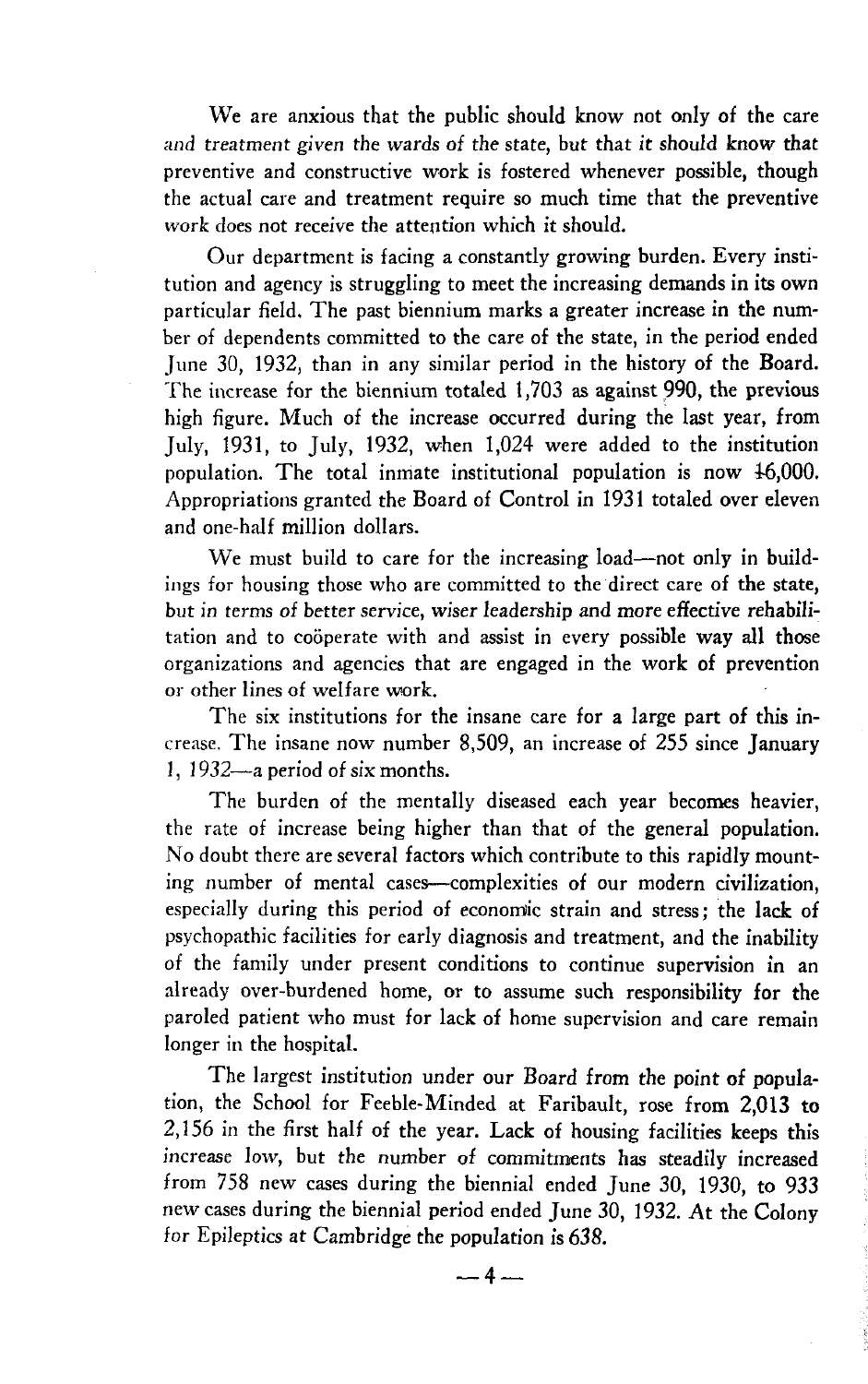The increase in housing facilities at Cambridge and the School for Feeble-M inded, at Faribault, made possible the care of some 300 additional patients during the past year. We will submit a request to the Legislature to furnish room for 300 more at the coming session. This will provide for the most urgent cases.

In a period of economic stress or under any unusual strain it is always the weakest who are the first to fail in making the necessary adjustments and who become an increasing burden upon the family and charges upon the communities or state.

# **Prison and Reformatories**

In times of unemployment, prison populations increase. The great majority are sentenced to the penal institution for crimes against property when work is hard to find. Parole is delayed, increasing the number incarcerated because of lack of jobs to be had for paroled men. During the biennial ended June 30, 1932, 964 men were committed to the Prison at Stillwater, as compared with 811 during the preceding two year period, an increase of 153. At one time during 1932 the prison population was 1,382— the highest in the history of the institution.

During the two year period just ended the Reformatory at St. Cloud showed a total commitment of 1,145 as compared with 902 in the preceding biennial period—an increase of 242. The population reached its highest mark, 1,116, during 1932.

You will note from the figures that the increase of young men who are first offenders, committed to the Reformatory, is greater than the number committed to the State Prison. 1,145 new commitments at the Reformatory as against 964 at the Prison during the same period.

The members of our Board have felt for some time that a new Reformatory for young men-first offenders-should be built. This is *to be built* on modern *scientific plans that would m ake* possible *the use* of the present Reformatory at St. Cloud as a second prison. Such arrangements would make possible a much better system of classification and rehabilitation of the inmates. We request permission of the Legislature to purchase land for a site for this new reformatory in our budget to be presented next winter. We request this instead of enlargement of the present institutions.

Fifty-seven women were admitted to the Reformatory for Women at Shakopee during the biennium ended June 30, 1930, and seventy-one during the biennium just ended—an increase of fourteen.

The attitude of the general public toward work for prisoners is not so good during periods of depression. All available work is wanted for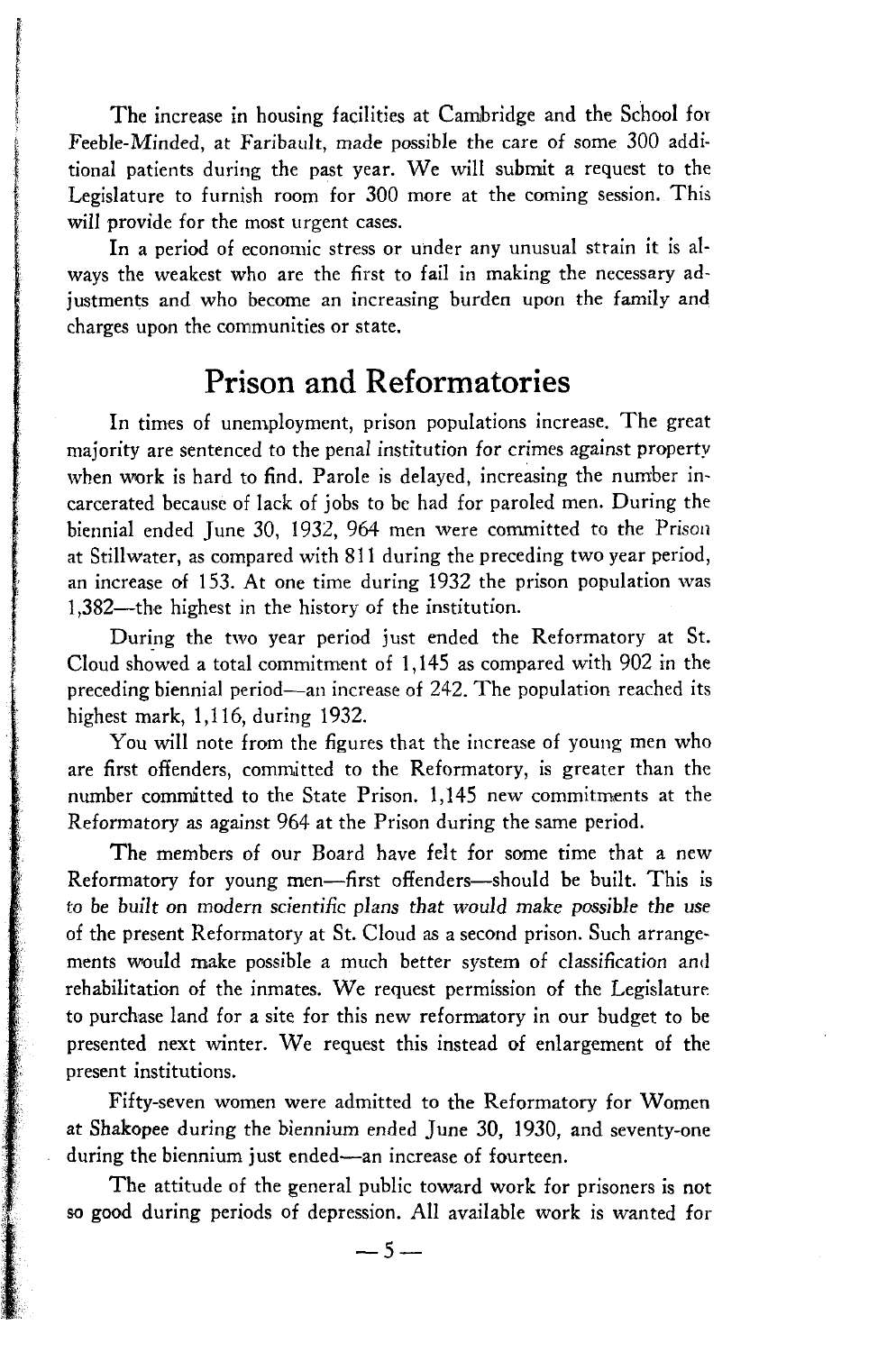so-called free labor, and even prison industries are frowned upon—forgetting the need of these incarcerated men for employment; idleness being the most vicious and demoralizing factor in prison rehabilitation and discipline.

# **Correctional Institutions**

Reports are still contradictory as to the increase of juvenile delinquency in the United States. We are happy to say that the commitments to the Home School for Girls, at Sauk Center, showed practically no change in the num ber of girls committed during the biennium just passed, 258 and for the preceding two year period—256, and the State Training School for Boys at Red Wing, only showed a slight increase—1928-30, 423; while the new admissions for 1931-32, 431.

We attribute this to the successful work of the juvenile probation agencies in the larger *cities and to the* influence of the character developing agencies, as the church, the school, the community agencies with their organized recreational programs and to the changing attitudes in the home. Both parents are at home more of the time and are coming to a better appreciation of the real values of life.

I hope you have all read G. W. McMillan's article in the Survey of September 1st, "The Story of Boys on the Loose."

We know that many bright boys and girls have had to leave school with a life long handicap of lack of education—and that lack is a much greater handicap in these days of keen competition and specialized fields than it was a few decades ago. Working boys and girls have been thrown out of work in larger numbers than any other class of workers under sixty years of age, and the tragedy of it is that boys' and girls' clubs' and night schools are being closed to save light, fuel and teachers' salaries, libraries are also being closed, and these children, mostly the under-privileged are being turned into the streets.

It is doubtful if statistics will ever tell us in how many cases of juvenile delinquency the deciding factor is and was nervous tension in the home caused by unemployment, actual suffering and need, of being forced out of the home—not to work but to a life of idleness and eventful delinquency.

This spring a friend of mine was invited to speak at a High School Commencement— it being suggested that she should not speak on the depression. A fter some thought as to a subject for her address, she decided to let the students themselves suggest subjects. T hrough the cooperation of the teachers she secured 300 answers to her question—"What subject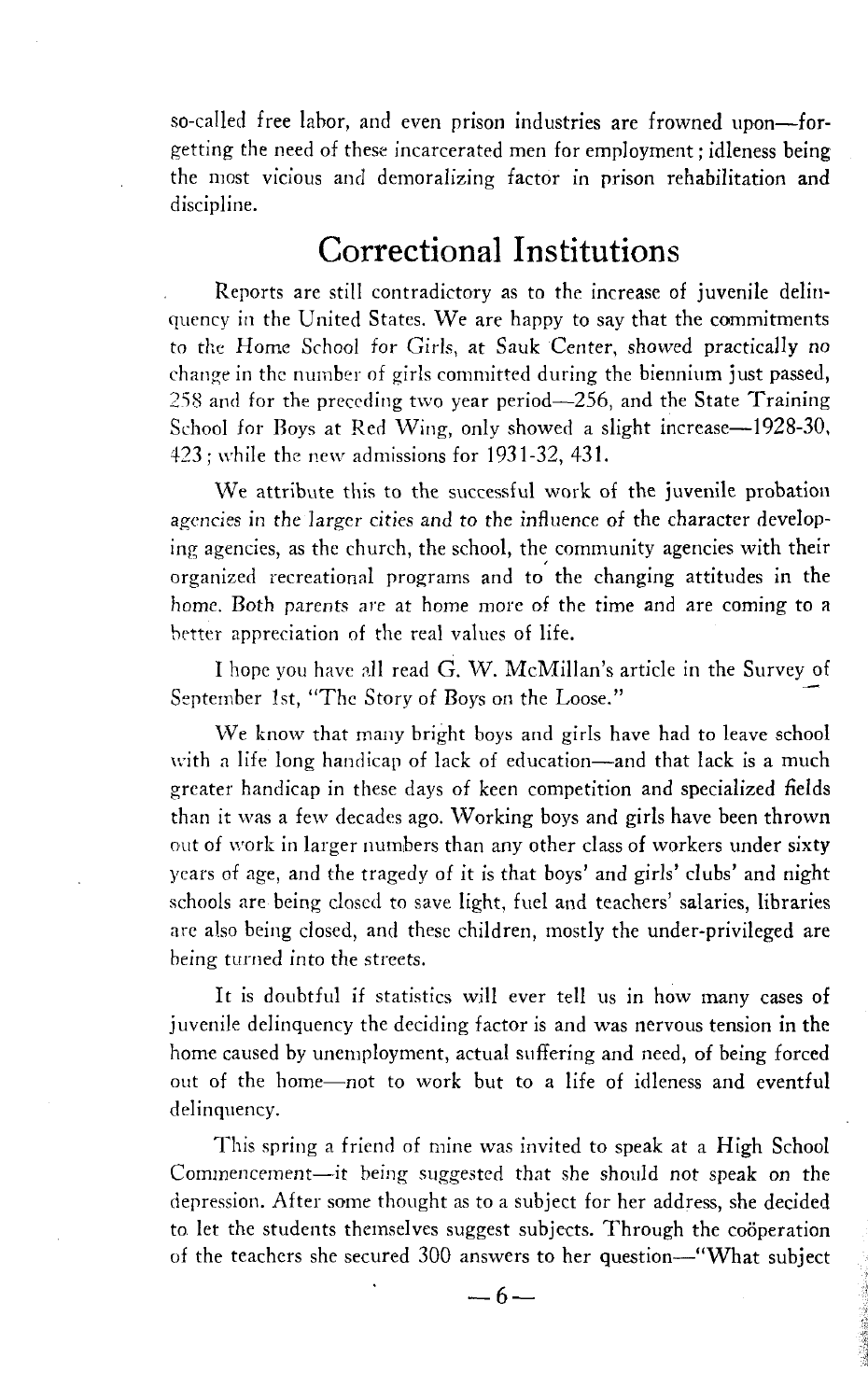would you like to have discussed if you must listen to a speech?" Here are some of the 300 answers:

115 suggested—Shall we go into trades or professions? Others were—

Shall we go to college ?

What professions are not over-crowded?

How shall we get jobs?

How shall we start careers as writers?

What can we do to help disarmament?

Fifty suggested—What political party promises the most towards bring ing relief to the country.

In spite of the fact that the youth of today is accused of being reckless, careless, pleasure-loving and irresponsible, these suggested subjects showed that the young men and women were thinking—and thinking seriously and to the point, of the conditions that confronted them. One could give little encouragement to some of their questions. How shall we get jobs?

What could one tell them when we know that experienced men and women are walking the streets of our cities and villages looking for anything that will give them a meager salary or even maintenance. Many of these boys and girls cannot go on w ith their education because of this depression and must suffer from this handicap for life—both work and school being denied them. Is it any wonder if they question the wisdom of their elders? They will need skill and wisdom in setting right the world which we have more or less messed up before handing it over to them.

# **Schools for Blind and Deaf**

The population at our residential schools for the blind and the deaf at Faribault has increased during the last year. There are 115 enrolled at the School for the Blind this fall and over 300 at the School for the Deaf. This increase in attendance we believe to be the result of the high standards of care and training at the schools, and the increasing knowledge of the people throughout the state of the excellent free educational facilities provided by the State for its blind and deaf children.

## **Gillette State Hospital**

At the Gillette State Hospital for Indigent Children total admissions were  $656$  patients during the two years ended June, 1930-32 and  $504$ during the biennium ended June, 1929-30, an increase of 152. During the past two years more children have been taken care of, more operations have been performed and more work has been done than during any previous biennial period.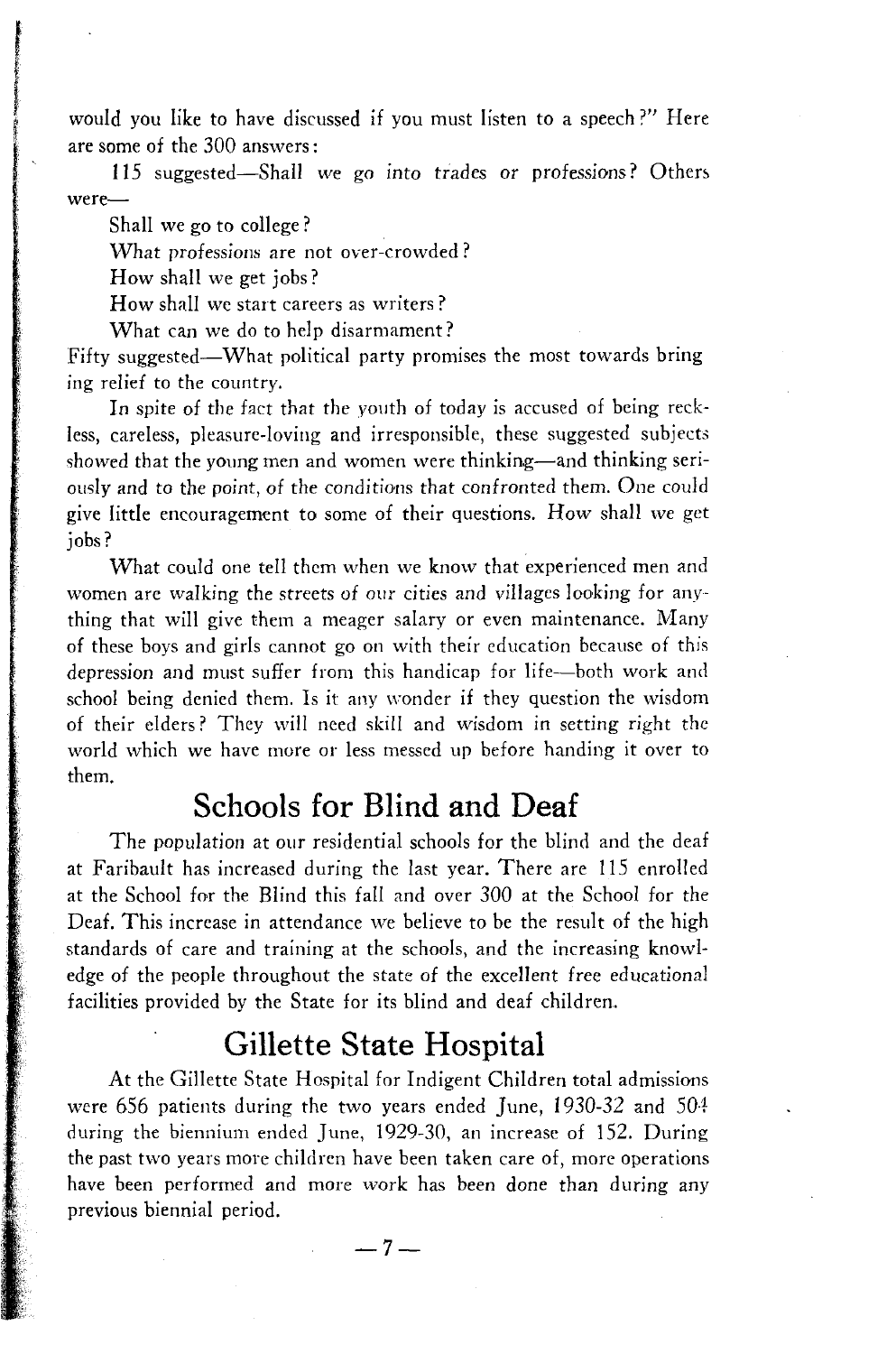## **State Public School, Owatonna**

The increase in the *number* of *neglected* and dependent children committed to the care of the state is alarming and is a matter of grave concern for us all. In spite of our extraordinary progress in science, in creasing social service, in more wide-spread knowledge and development of an attitude of greater sympathy with the less fortunate, there is still an enormous annual increase in dependency among children. medical practice, in public health, in improved standards of living, in in-

Large numbers of children still suffer unrelieved in their own home, families throughout the country have been affected by unemployment. Minnesota has not escaped this tragedy. or are separated from their homes because of poverty. Thousands of

The great increase of children committed to the State Public School fabric that if continued will be a menace to society. is an index of broken families and reveals a deterioration in the social

Care of children away from their own homes is an abnormal condition and the best equipped institution or the most perfect foster home does not compensate for the loss of normal home life with one's own family.

Recognition of this principle that home life is the highest and finest product of civilization; that it is the great molding force of mind and character and that, except in unusual circumstances the home should not be broken up for reasons of poverty, is generally accepted; in proof of which the Federal Children's Bureau reports—"In 1929, the forty-four states which have had mothers' aid laws spent about \$30,000,000 keeping, by means of legislation, an average of some 300,000 children with their mothers. This number has no doubt been considerably increased during the past three years. Many thousands of these children, except for this aid, would have been taken from their homes to other types of care. A substantial majority of the mothers would have attempted to support their children under severe strain and poverty; the cost of which is paid for later in inefficiency, ill health, and *personality and behavior* problems which inevitably follow when a widowed mother, without resources strives to be both bread-winner and home maker for a family of children.

During the biennial period ended June 30, 1930, the State Public School for dependent Children reported-

| First admissions $\frac{1}{2}$ = $\frac{1}{2}$ = $\frac{1}{2}$ = $\frac{1}{2}$ = $\frac{1}{2}$ = $\frac{1}{2}$ = $\frac{1}{2}$ = $\frac{1}{2}$ = $\frac{1}{2}$ = $\frac{1}{2}$ = $\frac{1}{2}$ = $\frac{1}{2}$ = $\frac{1}{2}$ = $\frac{1}{2}$ = $\frac{1}{2}$ = $\frac{1}{2}$ = $\frac{1}{2}$ = |  |
|--------------------------------------------------------------------------------------------------------------------------------------------------------------------------------------------------------------------------------------------------------------------------------------------------|--|
| Returned for replacements                                                                                                                                                                                                                                                                        |  |
|                                                                                                                                                                                                                                                                                                  |  |
|                                                                                                                                                                                                                                                                                                  |  |
| Average daily population_________________________ 439                                                                                                                                                                                                                                            |  |
|                                                                                                                                                                                                                                                                                                  |  |

 $-8-$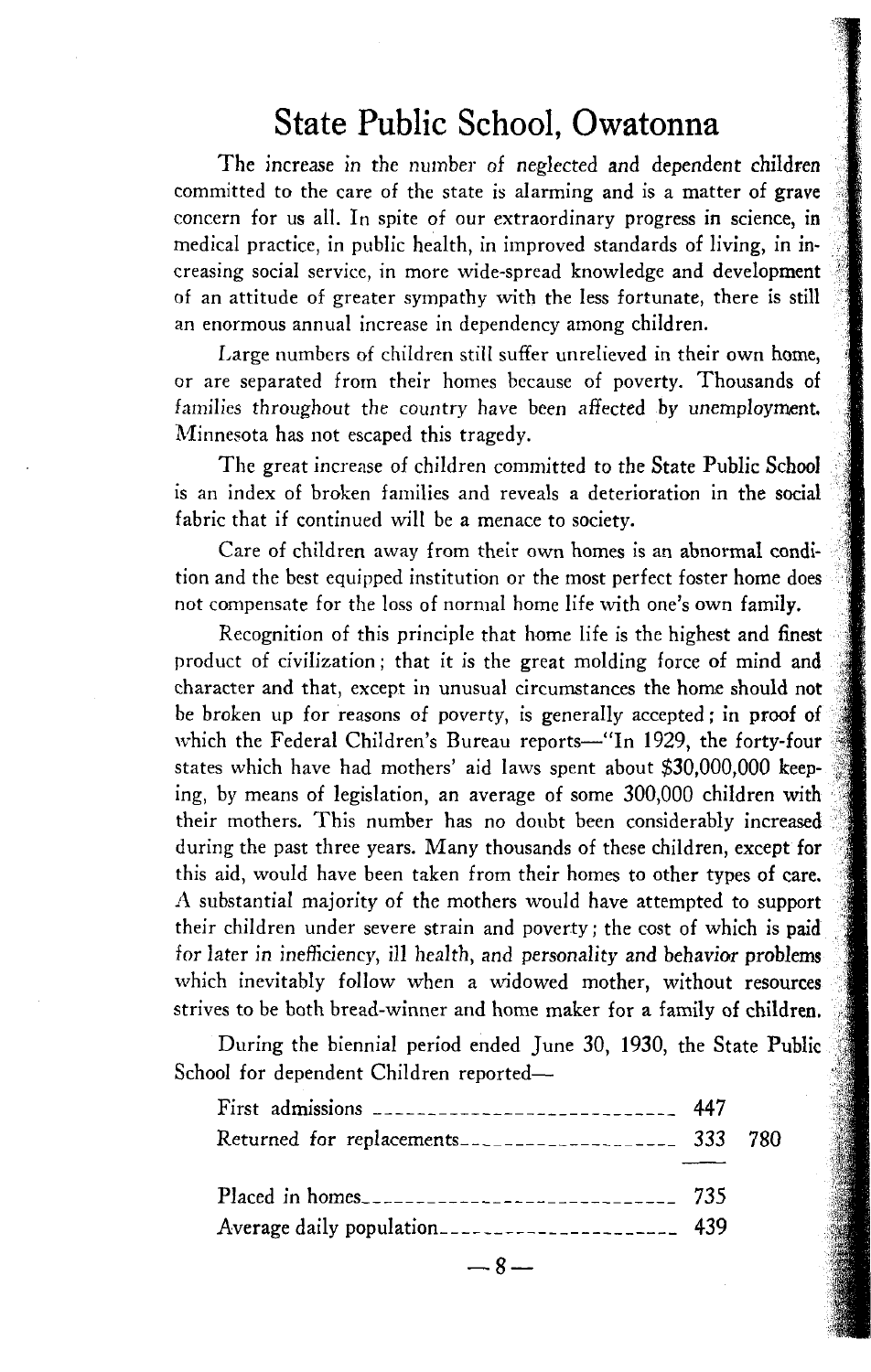During the biennial ended June 30, 1932—

| Returned for placement |  |
|------------------------|--|
|                        |  |

Average daily population for 1931-491; for 1932-519. Capacity of school is 450.

Let us analyze these figures. The first admissions during the previous biennial, 447, exceeded admissions of the last biennial by 58. This was because the school was filled beyond capacity and fewer placements in foster homes were being made and the school could accept no more. Had we been able to receive all waiting admission, the new admissions during the biennial just ended would have numbered at least 667 instead of 389, an increase of 220 over the previous two year period. Placements have decreased in the last two years from 735 for previous period to 575, a decrease of 160.

The officials of one county alone reported recently 200 children whom they claimed should be committed to the care of the state. The very fact that the capacity of this school is limited may avert tragedy in hundreds of homes which might be broken because of poverty and dependency but which may be saved by direct relief instead of institutional care of children.

# **Institutions for Care of Tuberculosis**

The number of patients at the State Sanatorium in 1931 was 270; in 1932— 256, a decrease of fourteen and in the fourteen county sanatoria, the decrease was eighty-two during the same period— from 1,035 in 1930, to 952 in 1931. This decrease no doubt is due to financial conditions of the individual or family. We do not have figures for 1932, but we know that the waiting list at the Glen Lake Sanatorium has more than doubled during the past year. In viewing the needs of this class of patients for the next two years, we must remember that depressions of long duration, with their consequent hardships and wants, usually cause an increase in the number of cases of tuberculosis and deaths from same.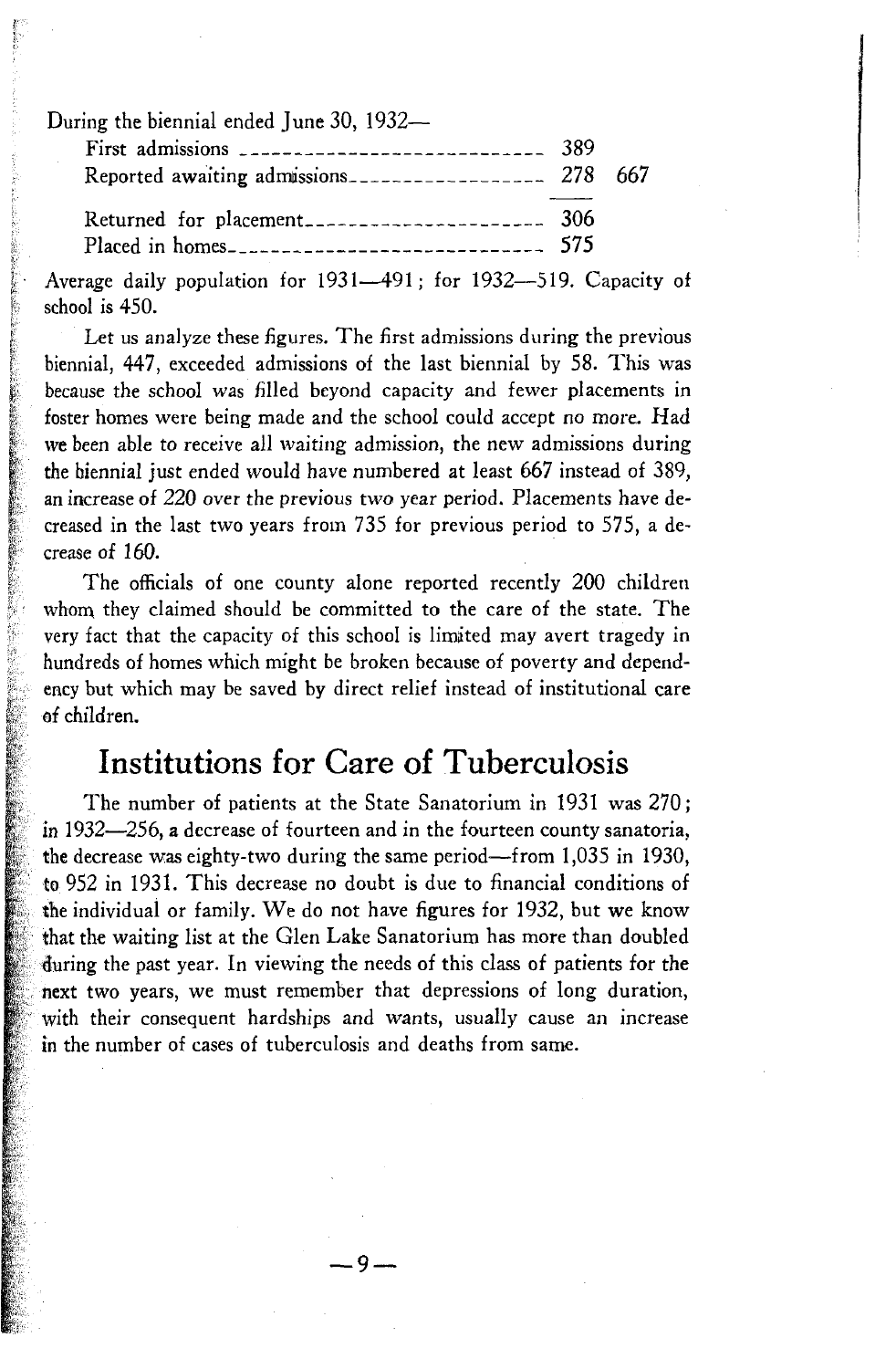## **Agencies of the Board of Control Division of Adult Blind**

This Division shows an expenditure for direct relief and other forms of aid for the biennial ended June 30, 1932, \$143,176.10 as compared with \$97,110.18 expended during the previous biennium, an increase of \$46,065.92. Direct relief increased \$45,458.17 and the number receiving aid increased 115.

#### **Division for Parole of Insane, and the Deportation of the Non-Resident Insane**

The number of cases on parole have decreased somewhat, due to the inability of relatives of patients to assume the extra financial burden in the family when under normal circumstances they are constantly urging parole long before the patient's fitness to be returned to the community.

The deportation to their own state of 105 non-resident patients during the last biennial relieved the state of their care and made room for resident patients.

#### **Soldiers Welfare Division**

The work of the Soldiers' Welfare Division can be divided into four major activities, all of which are closely united and include the assisting of veterans and dependents of veterans in securing compensation, pensions and treatment from the Federal agencies and is by far the most important part of the work.

During the past biennium favorable allowances were secured on 2,274 claims which brought into the state initial payments of \$513,804.42; over a half million dollars.

The next is the handling of guardianship accounts.

The third, the providing of relief to destitute veterans and their families who are residents of Minnesota.

Fourth, the handling of appropriations for the activities of the two Veterans' Rest Camps.

Twice as many cases have been handled during the year just ended—  $9,594$  cases in 1932, as compared with  $4,938$  in 1930—due to unemployment and to the contacts made with veterans throughout the state through the schools of instruction held in forty-nine different communities.

#### **The Children's Bureau**

This bureau is the agency of the Board with which most of you have direct contact. You are familiar with its organization and its responsibilities.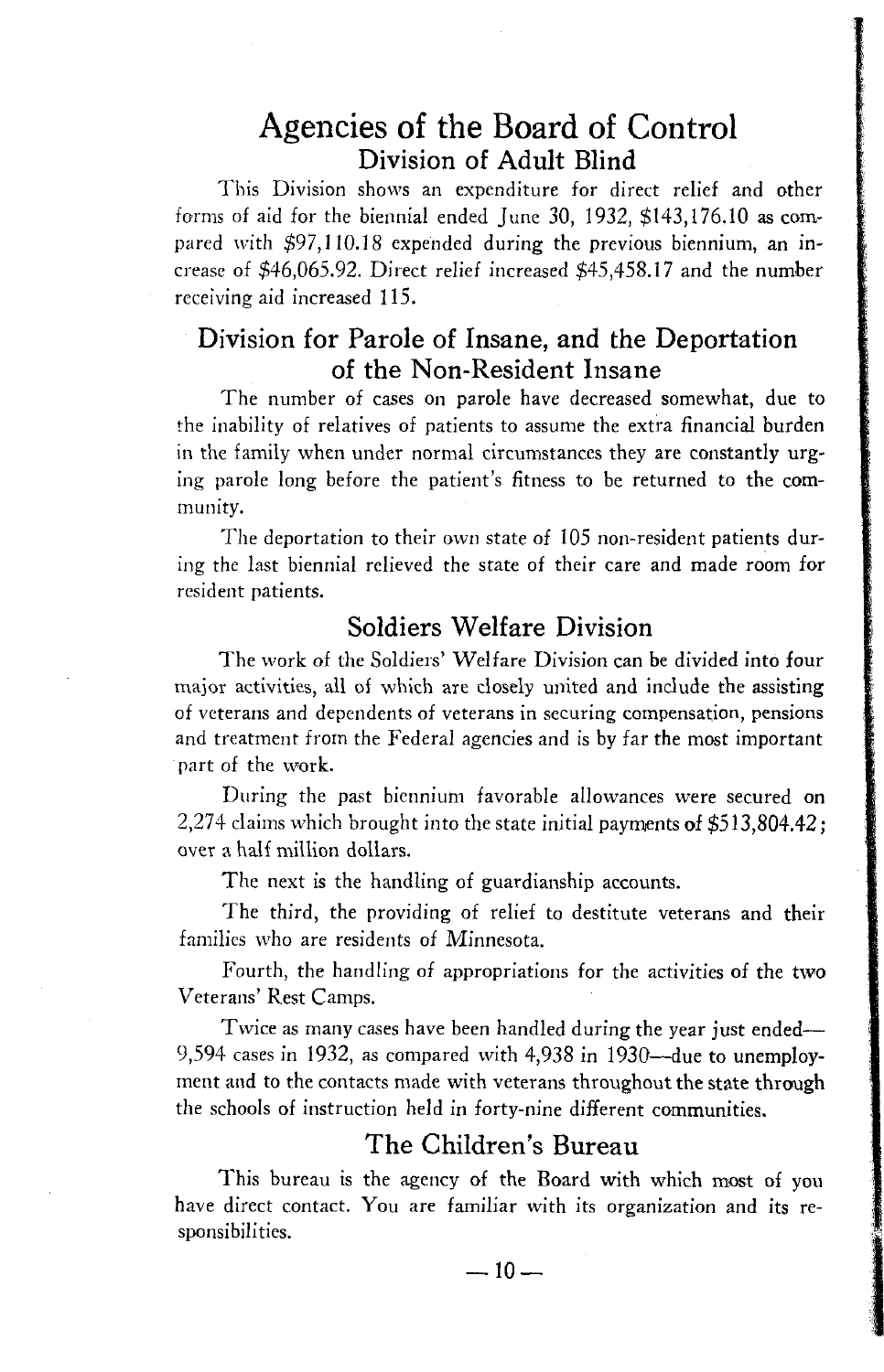At the present time seventy-eight counties of the eighty-seven in the state have county welfare boards as compared with eighty-two in 1930. Three of the four counties that dropped their boards were affected by the economic depression, while the fourth chose to employ an agent appointed by the Judge of the Juvenile Court. Social workers are employed in twenty-two counties now as compared with twenty-four in 1930, and fifty-six counties with county welfare boards do not employ social workers. The fact that so few changes have been made in county welfare boards is very encouraging. Although the load has increased greatly during the past two years, the members of these boards are courageously carrying on at much sacrifice in time and health. It is to be regretted however that in this time of an ever increasing need of trained efficient service there is a tendency on the part of governmental units to drop some of their most constructive work. We agree that this is no time to create new agencies where any kind of social agency exists, but rather the existing agency should be strengthened. While the expense of maintaining a trained social worker in the county may seem unwarranted at this time, it has been demonstrated over and over that a county will more than save the expense of such a worker in an efficient administration of its county allowance to mothers and its poor relief, to say nothing of the many other benefits.

Every unit of government, the township, county, village, city and state is concerned primarily and chiefly with the problem of keeping down expenses, of reducing governmental costs. This is necessary if we are to continue to function and exist. These costs must be reduced, but if they are not reduced wisely the proposed remedies will result in greater evils than now exist. To abolish or cripple departments dealing directly with the problems of the health, education and social welfare of our children will affect the health and earning power of these children in the future and will increase the burden of relief for the next generation or more.

For the purposes of efficiency in administration and for closer cooperation and assistance to the county child w elfare boards, the state has been divided into six districts—with a trained worker to supervise and assist in the work in each district. Reports from these field representatives only emphasize the figures and facts stated relative to the increasing financial burdens of the local government units and the increasing distress of the poor and the unemployed. Representatives of the Children's Bureau and of the child welfare boards indicate the need of a uniform system with state assistance to secure economy as well as efficiency.

Comparing the reports of these representatives county by county with recent financial reports made by the Department of Research in Government, University of Minnesota, we find the counties meeting their re-

 $-11-$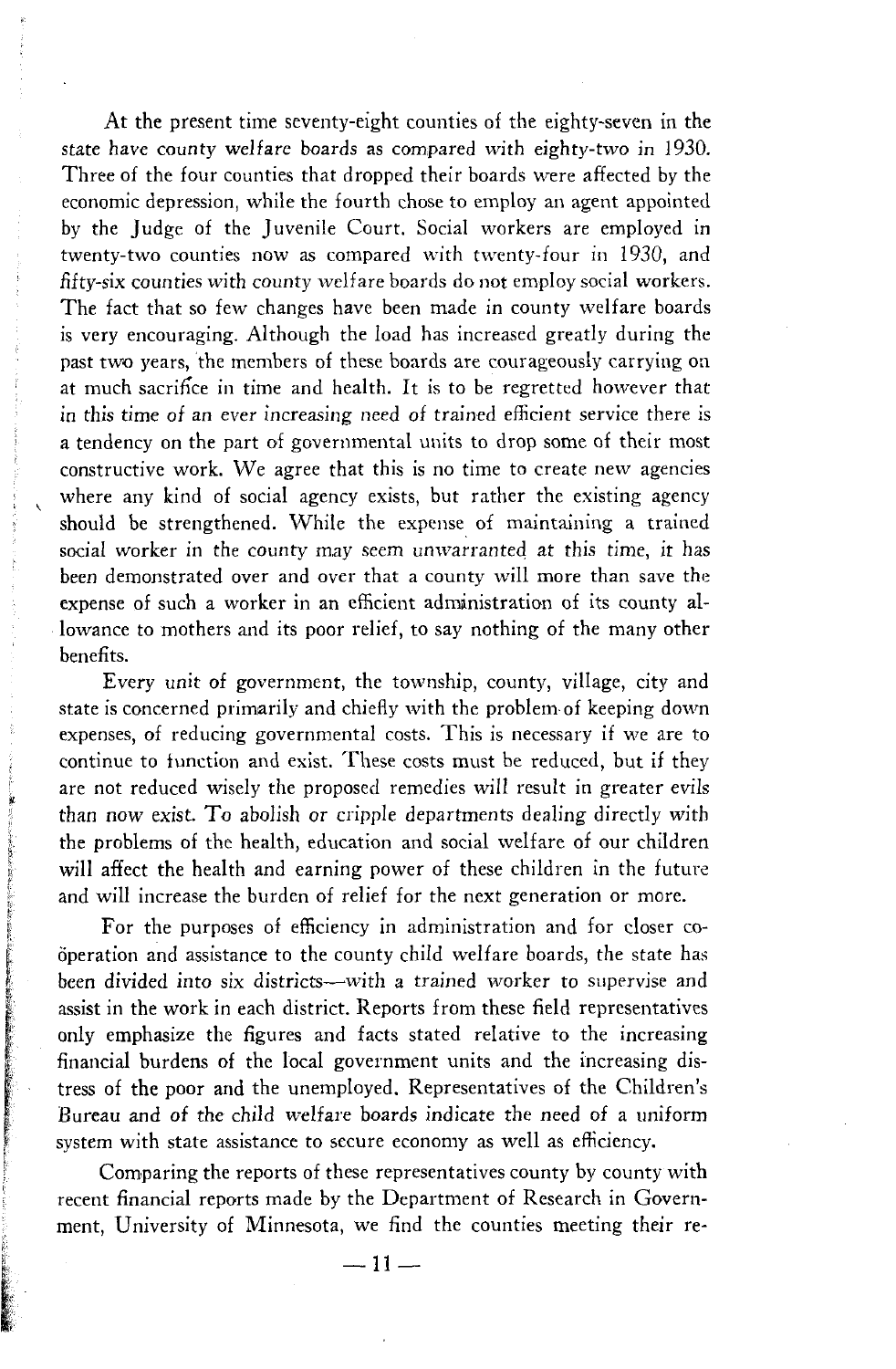sponsibilities generally in accordance with the county's financial ability with here and there a county unwilling to assume its just responsibilities or unable to do so because of special calamity, such as drouth, floods, etc. There are other counties in the north central and north western districts which are absolutely unable to carry the load of poor relief because of low property valuation and high tax rate. An attempt to show the financial responsibility or inability and the welfare needs of each county in detail would be too long and too confusing for this paper. The following figures w ill give you some idea of how the depression is affecting the direct relief funds of the counties.

Of fifty-five counties having the county system of poor relief, ten have doubled or in some instances more than doubled their expenditures for the year 1932 as compared with 1929 expenditures. Two have trebled the amount spent and one has quadrupled expenditures. Only two counties have decreased their per capita expenditures; two made very slight increases while the majority of the remaining twenty-five counties have made substantial increases. These figures do not include the county allowances or aid to mothers.

#### **County Allowances in Minnesota**

Except Clearwater and Grant counties, which do not give aid, aid to mothers of dependent children is administered in Minnesota through the juvenile courts by grants called "County Allowances." During past year due no doubt to the depression twenty-seven counties reduced amount of county allowance; six remained about stationary; while fifty-two counties increased the amount.

| Year |                                       | Amount Paid | No. of<br>Mothers<br>1.659 | No. of<br>Children<br>4.685 | Amount<br>Per Year | Amount<br>Per Child |
|------|---------------------------------------|-------------|----------------------------|-----------------------------|--------------------|---------------------|
|      |                                       |             | 3.795                      | 11.401                      | \$67.50<br>101.50  | \$5.60<br>8.46      |
|      | $1930$ ----------------- 1,190,165,95 |             | 3.905                      | 11.786                      | 100.98             | 8.41                |
|      | $1931$ $--- 1,249,541.88$             |             | 4.136                      | 11.696                      | 106.83             | 8.90                |

Showing an increase of \$59,375.93 in 1931 over 1930.

The Federal Children's Bureau conducted a study of the amounts paid in June, 1931, as mothers' aid or county allowance, in the various states of the Union. In Minnesota we found that in June, 1931,  $$101$ ,-325.81 was paid for the support of 9,990 children, or an average of \$10.14 per month or \$121,68 per annum per child. Comparing this with the am ount spent for the full year of 1931 listed above, we find an increase of \$14.85 or fourteen per cent per child. If we accept for the purpose of an approximate estimate the increase of fourteen per cent for the years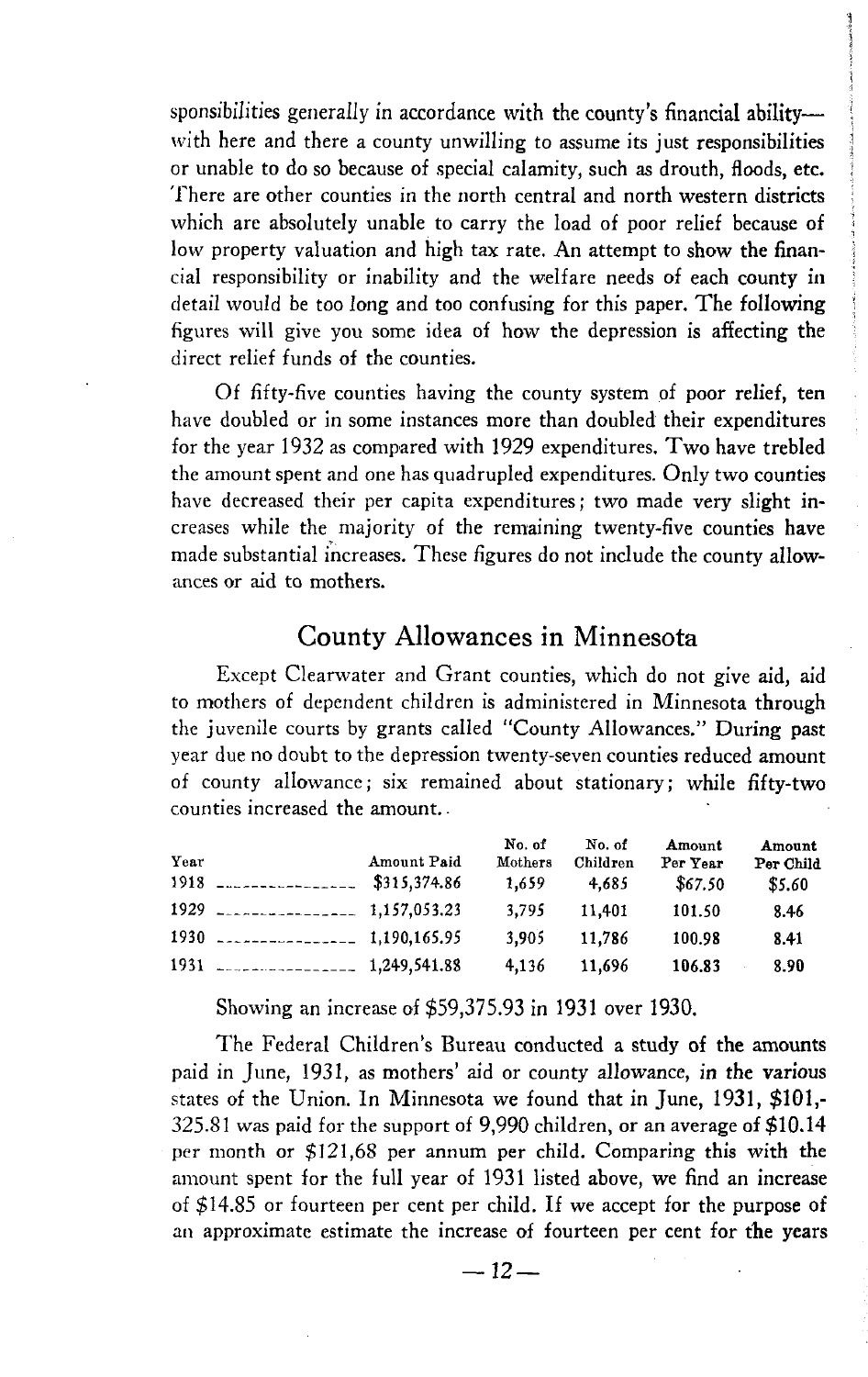of 1927, 1928, 1929 and 1930, we find there was paid, on an average, as aid to a mother of each child approximately \$115.00 per annum for each of said years.

Besides county allowance or aid to mothers, poor relief is still an important factor in the support of children in dependent families. Of the eighty-seven counties in Minnesota, thirty-two administer relief under the township system and fifty-five under the county system. Reports have been received at our office of relief paid by the various counties for maintenance of poor houses or farms, medical and hospital care and relief outside of poor houses of \$3,662,812 in 1931. This does not include disbursements by townships, nor does it include the \$1,249,541.88 for mothers' aid.

## **Placements and Adoptions**

The Children's Bureau report 717 adoptions in two years ended June 30, 1932, and 706 in the preceding years— 1929-30, an increase of eleven adoptions; while placements during the two years ended June 30, 1932 were 532 as compared to  $630$  for the two years preceding; a decrease of ninety-eight, which figures would support the State School findings of a decreasing demand for children in foster homes. These figures do not include a small group of cases which, however, will be of interest to Minnesota social agencies and state law enforcement groups. The group of forty-three children from out of the state, placed in Minnesota by hospitals and child placing agencies of other states; one agency contributing twenty-one of the group. It is true that often families looking for a "baby" for adoption are unable to find just the child they want in the child placing agencies in the state and go out of the state to secure the type or age child they desire. There are times, however, when such a procedure results in grief for the foster parents and an added responsibility for the state. With few exceptions these out-of-state agencies do not submit information regarding the history of the child. Later a family discovers it has a feeble-minded or other problem child and wishes state assistance in adjustment of the case. Just recently the return of two mentally defective children to the state of their birth was made after long and arduous work on the part of the Children's Bureau. Cooperation of the foster parents with the Children's Bureau representatives in securing the child would eliminate much avoidable trouble in such cases. Independent child placements by the mother, by physicians or other would-be-friends are of grow ing concern to the agencies interested in enforcement of laws regarding child placements. While many of such placements have proven satisfactory, yet there has been a distressingly large number where it seemed that the home and the child were not suited to each other. Children of low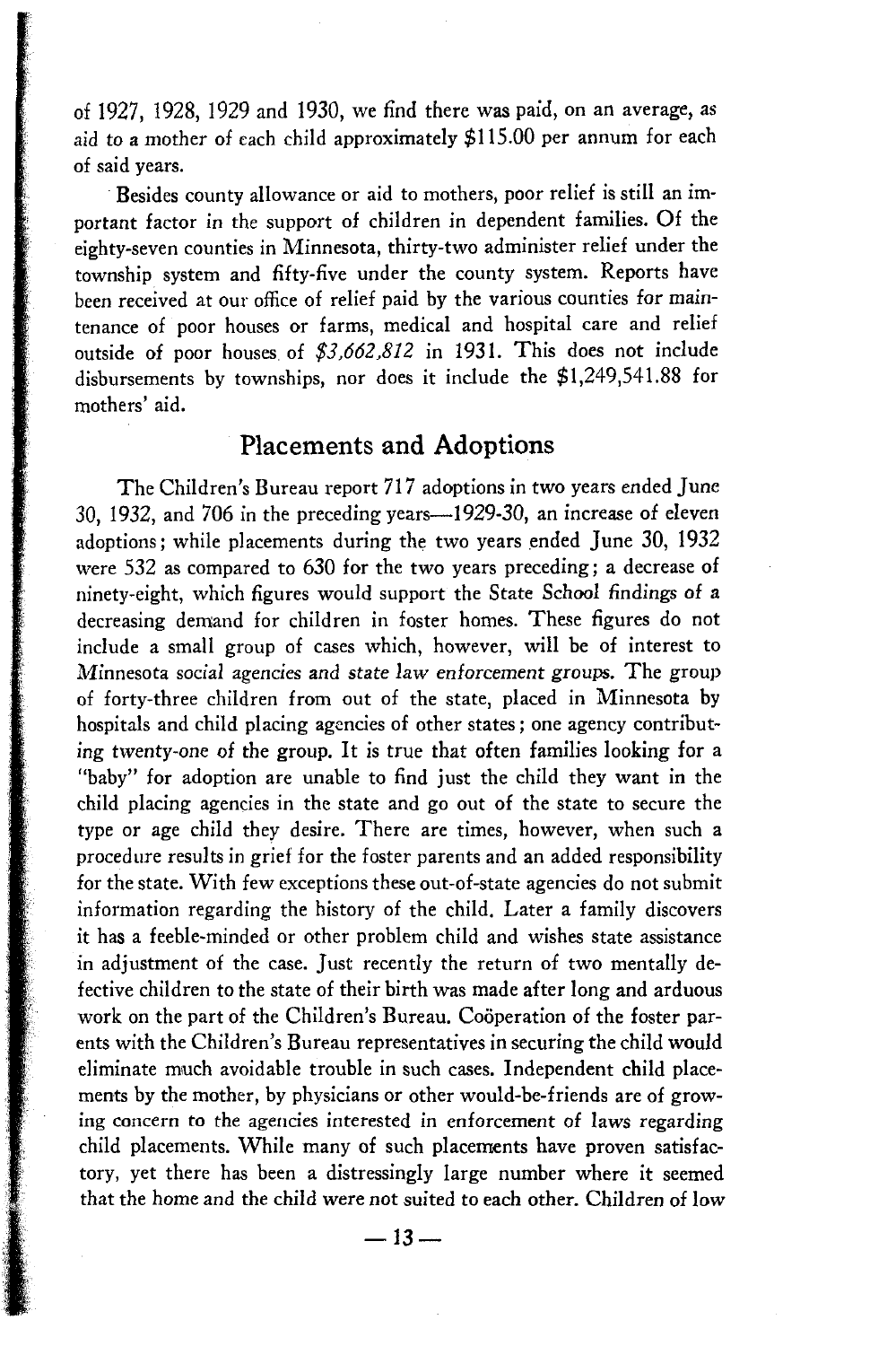mentality and unfavorable mental heritage have been placed in homes of high cultural levels and children of good heredity and high intelligence have been placed in homes of no opportunity.

#### **The Child Born out of Wedlock**

Our records show 3,171 unmarried mothers registered for this biennial as compared with 2,726 during the biennial ended June *30,* 1930, an increase of 435 cases for two years, with an increase of 107 the last year as over the first; this increase being found chiefly in the rural counties. The amount collected for illegitimate children, 1930 biennial—\$315,-723.84; for the biennial of 1932, \$232,863.12. This decrease of \$83,-860.72 in payments indicates inability on the part of the father to pay.

Factors showing a very noticeable increase in the birth of illegitimate children as a result of depression are idleness, unrest, lack of jobs for men who put off marriage, the weakening of paternal authority; the increasing num ber of construction crews of highways, telephone and electrical lines, residing temporarily in a town, and migratory men, as farm hands and wandering agents.

#### **The Child Unsuitable for Adoption**

The Legislature in 1931 appropriated  $$40,000$  per annum for the care of children unsuitable for adoption. 615 children are wards of the state at the present time, not committed to a state institution. Of this number 169 have been committed as dependent and unsuitable for adoption. There has been reluctance on the part of some judges to commit, as the county is liable for one-half the costs. Funds were not sufficient to care for all; hence these children were divided into two groups-those who were in need of remedial care and whose condition could be improved, and those whose need was primarily a form of poor relief. Those in the first group in need of special care were given the preference in making selections.

### **Feeble-Minded and Epileptics**

Admissions to institutions caring for the feeble-minded and epileptics are made through a division of the Children's Bureau. At the close of the biennial period, June 30, 1930, 523 committed cases to the School for the Feeble-Minded and the Colony for Epileptics were being cared for by outside supervision and 618 committed cases were awaiting admission to institutions; a total of 1,141 committed cases not in institutions.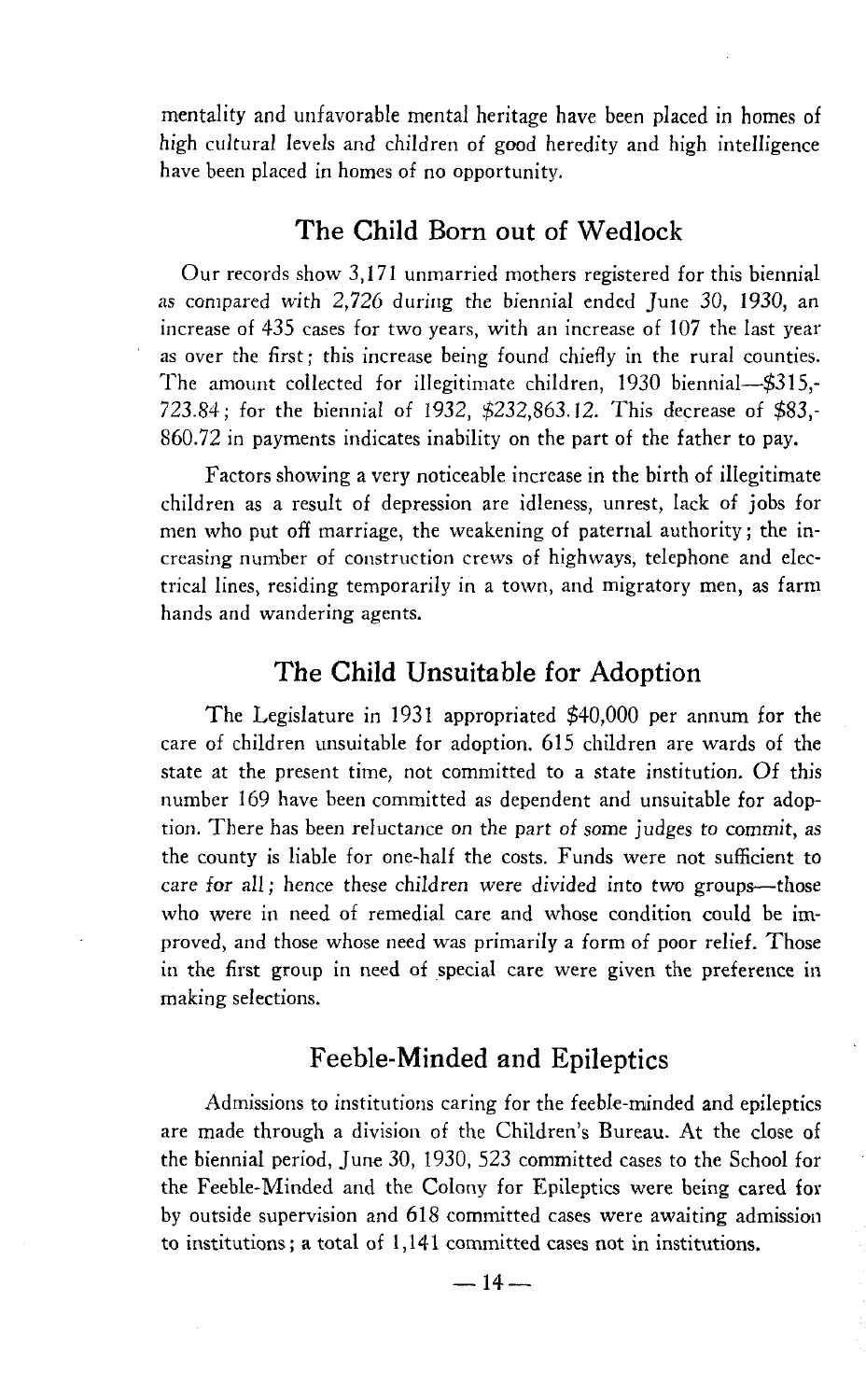At the end of the 1932 biennial period, 613 committed cases were being cared for by outside supervision; 652 committed cases were awaiting admission—a total of  $1,265$  committed cases not in the institutions, an increase of over 124 during the biennial period of 1930.

Labor conditions have kept reducing the number of mentally defective girls who have been living in state provided homes in Minneapolis, St. Paul and Duluth—called "Club Houses"—until it became necessary to close the home in Duluth, and the one in Minneapolis will be discontinued after January 1, 1933. There were some sixty girls living in these homes in 1930 whose total earnings amounted to  $$22,028.69$ . The girls' earnings in 1931 amounted to  $$13,117.47$ . The earnings for 1932 will be much lower as the number of girls securing jobs has decreased and wages paid the girls are much lower.

In its budget for the coming session of the Legislature the Board is asking for buildings to house  $300$  of this group. To my knowledge, no state's building program has kept pace with the increasing numbers in this group of defectives. It is necessary to consider the financial condition of the state and the need to reduce state expenditures in planning our building program. This increase in capacity will care for the most urgent cases.

The sterilization law has been operative in 448 cases of feebleminded and 214 cases of insane—a total of 662.

The Research Bureau has made over 8,000 mental examinations during the past two years for county child welfare boards, for committing courts, for private agencies, public schools and state institutions.

County Child Welfare Boards constitute the organization through which the county administers most of its welfare program.

This administration through county organization provides prompt, near-at-hand service which is essential to good social work. It is more economical. It coordinates the various types of welfare service given in the community; thus avoiding duplication of efforts and waste of funds.

It makes possible a study of local conditions causing dependency and delinquency, such knowledge m aking a program of prevention *more* effective. The nearness of the problem makes it possible for the county welfare unit to give more attention to the correction of economic and social evils threatening family life. The county organization derives its support from public funds; thus putting upon the Government, and properly so, the responsibility of caring for public charges.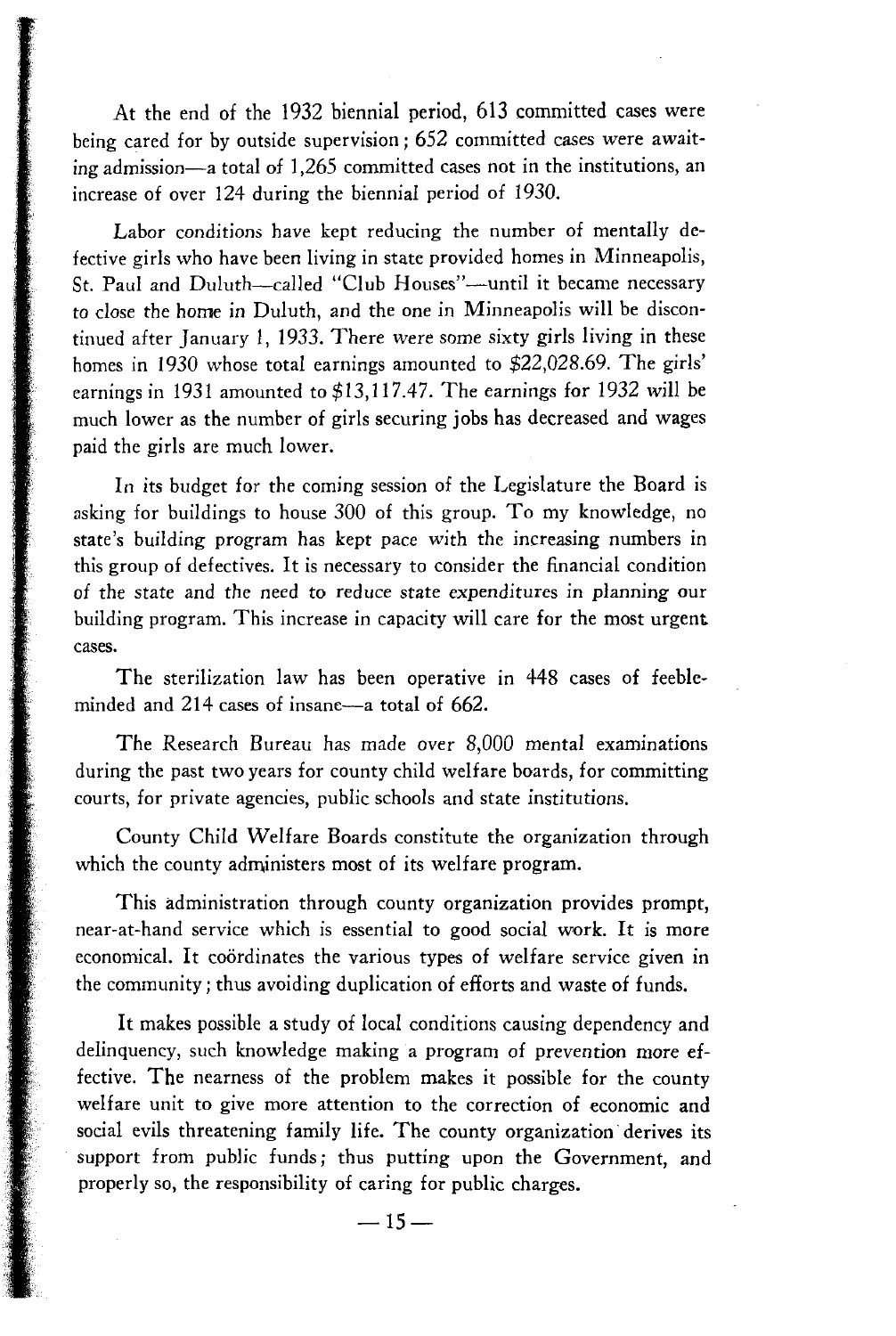## **The Increasing Need of Trained Social Workers**

The rapid expansion of county welfare activities has increased the difficulty of finding persons trained and experienced in social work who possess the personality, organization ability and leadership which the county development demands.

Placements of trained social workers in tax-supported agencies are increasing. Public agencies are recognizing the value of trained service and social workers are recognizing the possibilities in public service agencies. It requires more than a kind heart and a desire to serve to carry on the tasks of a community program of social welfare.

There has been an integration of interests and efforts, of private and public w elfare agencies which indicates better understanding, better cooperation and coordination of efforts resulting in more efficiency in community welfare service; the social workers in each group becoming better informed as to the community program as a whole.

The White House Conference report on Child Health and Protection setting forth those safeguards of childhood which will assure to them health in mind and body and the happiness to which childhood is entitled, is given to the states as a measuring stick by which each state is to ascertain by careful study how it measures up to the standards set up by this group of some twelve hundred representative citizens specially trained in the various fields of child welfare.

Representatives of President Hoover came to Minnesota and enlisted the interest of Governor Olson in a follow-up study in our state. Committees are at work studying the various recommendations of the report as they apply to health, education and welfare of children; checking on what is being done; what is recommended by the White House Conference report; what ought to be done in Minnesota, and how to do it. The results of the study are not yet ready to present for general consideration, yet certain recommendations in the White House Conference report are clearly applicable to our general welfare program in Minnesota.

#### **State Approval of Social Workers**

The Federal Children's Bureau and the White House Conference report recommend that the executive secretary be employed by the County Child Welfare Board subject to the approval of the State Department of Welfare in accordance with recognized standards for social workers, and that state aid be given to each county maintaining a social service program approved by the Department of Welfare.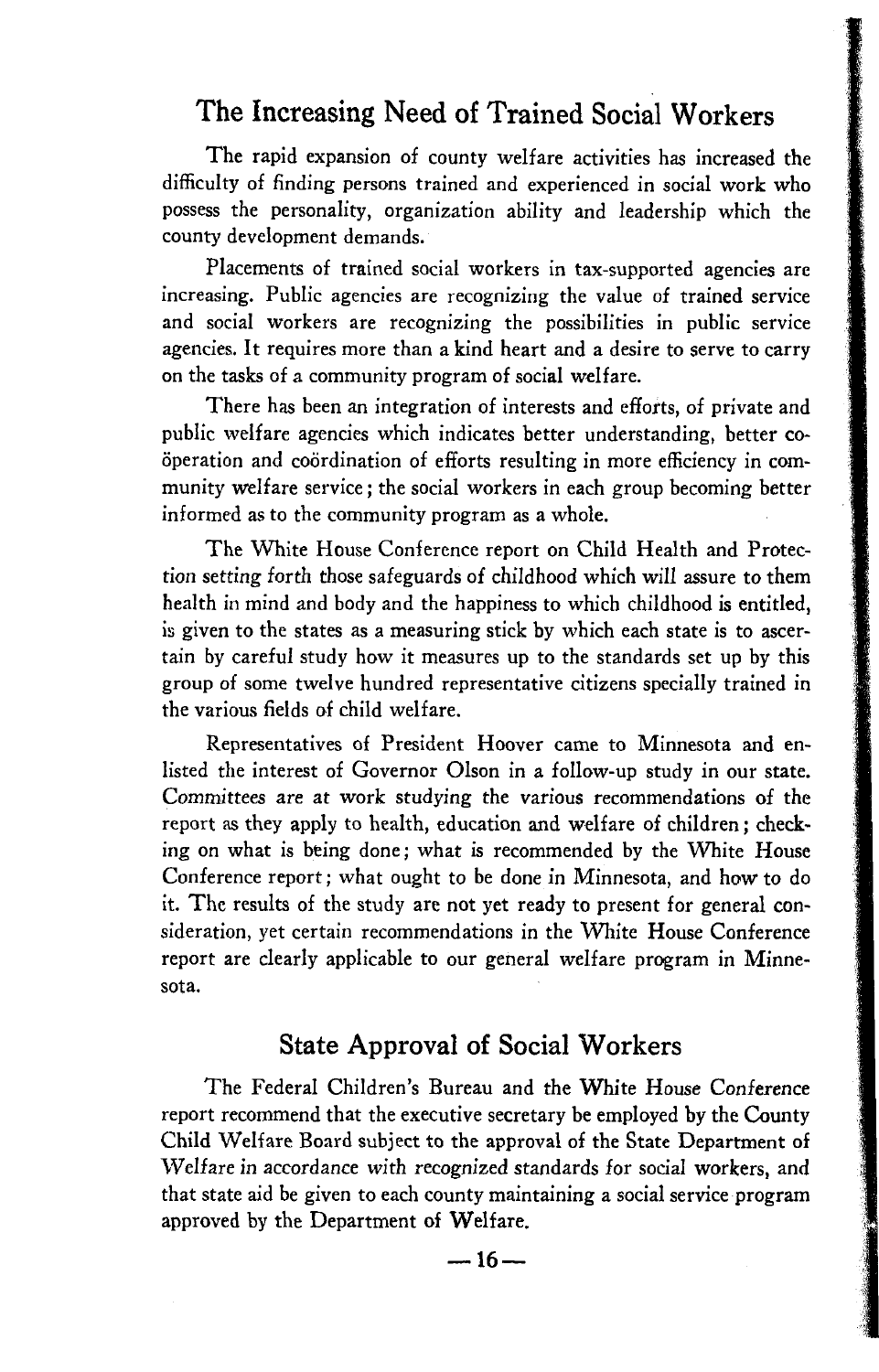#### **Poor Relief**

Children of migratory parents are great sufferers because of limited and unsatisfactory laws within the state and the uncoördinated laws of other states regarding legal settlements. The township system of poor relief is not adequate in that the township is too small a unit to maintain a trained service for administration, or to be able to provide care in cases of great need. Also, poor laws are inclined to place more emphasis on the protection of the community than protection of those in need of care. Therefore, we would recommend:

(a) That the system of township poor relief in Minnesota be abolished and that the county be the only local unit employed to administer poor relief.

 $(b)$  That the system of township poor relief in Minnesota be the various counties and, further, because the child in the poorest counties is one of concern to the people in the wealthy counties, as he may in the near future, become a resident of and a social problem to such counties, or to the state, state aid on a graduated basis in proportion to wealth, population and need, should be given to poor counties which lack private resources and are unable to provide the necessary service from their own tax funds. This principle is now recognized in Minnesota by supple*mentary aid to public schools.* This aid should include county allowances as well as poor relief and the local administration of both should be subject to state scrutiny and state supervision to promote efficiency and economy. For efficiency and economy in this endeavor, the county board of commissioners and the child welfare board should coöperate in the maintenance of a trained social worker in the administration of such funds.

 $(c)$  The care of migratory families should be the responsibility of the state rather than of the local unit. The state department should have power—

1. To advise and coöperate with the counties in the administration of poor relief; aid in the determination of legal settlement within the state; and pass upon the efficiency of administration of poor relief where state aid is extended.

2. It should assume responsibility for migrants who have no legal settlement in Minnesota or any other state. It should aid in the deportation of non-residents to the state of their legal settlement.

**— 17 —**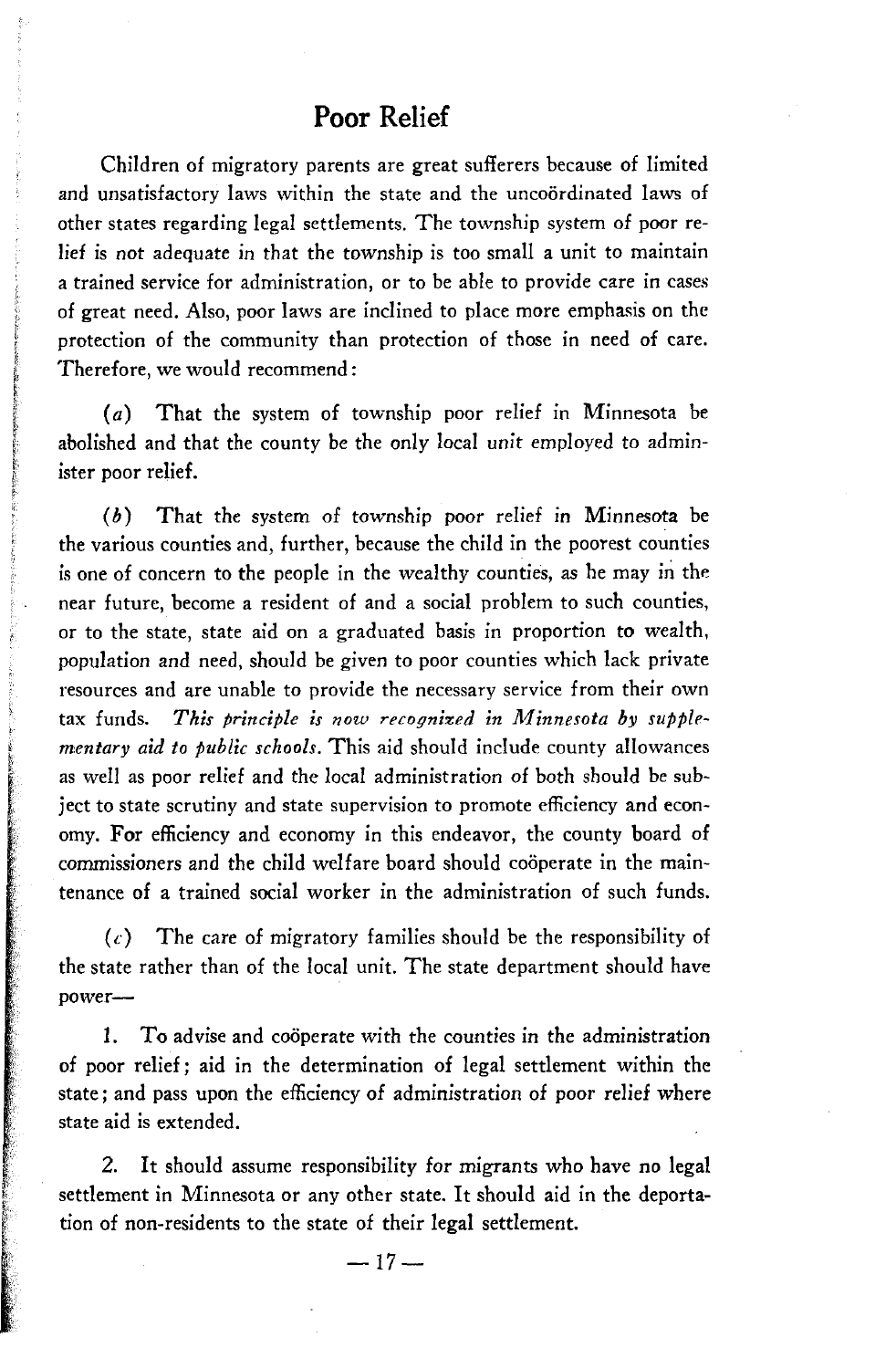### **Unemployment Relief**

Unemployment relief has over-shadowed all other phases of social work in the State today and exceeds in volume and in scope anything in our previous experience, and most states, including Minnesota are not prepared to meet this situation. Except for the Wisconsin law which has recently been passed and scattered experiments by a few individual corporations, there is no unemployment insurance to give the worker some measure of security in times of depression. This means that when jobs are unobtainable because of business conditions people out of work are thrown back on their savings, on the help of relatives and friends and finally on the regular organized forms of public and private charity.

This period of stress and unemployment has made us aware of some of the weaknesses of our state welfare program. There has been a growing tendency to recognize the fact that relief is a matter of public or government concern and responsibility. We are coming to recognize that the taxing power of the Government is the fairest and most secure method of securing funds for poor relief and other social welfare needs. Taxation fixes the burden on all in proportion to their ability to pay. This public responsibility has been recognized to some extent in our Minnesota Workmen's Compensation act for the industrially disabled and injured. M others' pensions, direct poor relief to families, etc., aid for the blind, for the ex-service man and his family, for county poor farms and hospitals, old age pensions, which are optional in Minnesota; five counties having adopted the law—not to mention care of its handicapped wards in state institutions.

Family case loads in both public and private agencies have been piling up for almost three years and as a result private agencies have become loaded with a task far beyond their capacity and their social programs which are needed as never before, are in jeopardy as relief threatens to absorb their entire budgets. Private contributions must be continued if these agencies survive.

An act of Congress known as the "Emergency Relief and Construction Act of 1932" makes available the sum of \$300,000,000 under terms and conditions set forth in the act, to the states in furnishing relief and work relief to needy and distressed people and in relieving the hardship resulting from unemployment.

No action has been taken yet by our state, although various municipalities and counties have indicated that they will be compelled to secure aid if they are to meet the present needs and those of the coming winter.

The Institute of Unemployment Research of the University, basing its report on conditions prevailing in the 560 industries in the cities of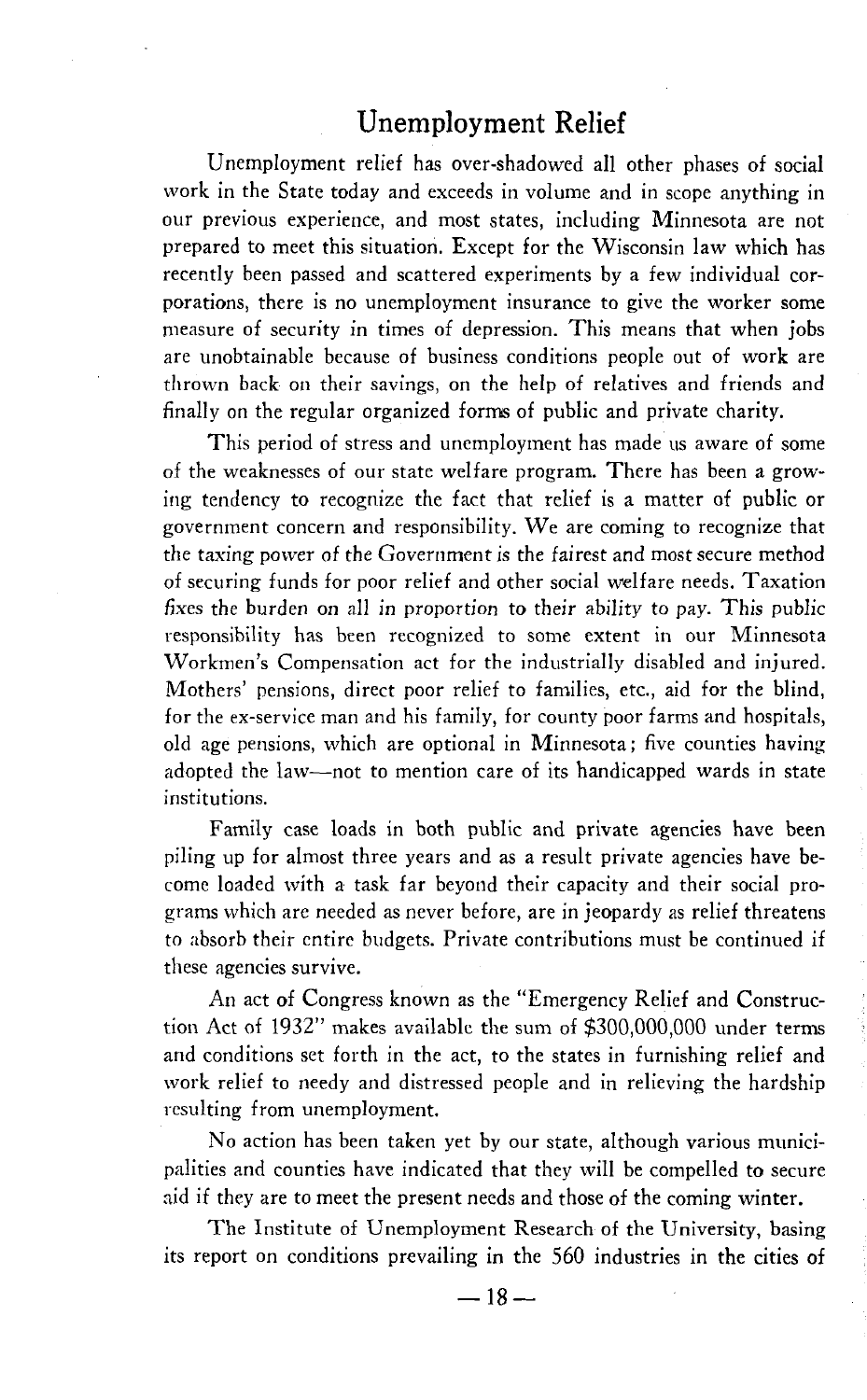Minneapolis, St. Paul and Duluth, found that in 1930 the three cities had a total of approximately 372.704 gainful workers, ten per cent of whom were owners or proprietor—leaving 335,634 wage earners. In November, 1930, the three cities registered 32,341 unemployed. In January, 1931, sixteen per cent or 53,700 were unemployed and from January, 1931, to July, 1932, there was another drop of about fourteen per cent, representing a working population of 39,470 additional unemployed ; m aking a total of 93,171 unemployed in the three cities in July, 1932.

Taking five per cent as a natural seasonal slump for the winter months, this would add about 12,000 more to the list of unemployed, making an estimated total of unemployed in the three cities during the coming winter of 105,171. However, the present pick up in business, it was stated, might, if it continued, make a change in this estimate, reducing number estimated as unemployed next winter. There are indications that the upward trend is something more than a seasonal trend. A number of factories are now running only part-time—three to four days a week. Half of the industries have cut wages ten per cent since the first of the year. No doubt some have cut previous to this year. The number of unemployed in the three cities registers eleven per cent below what it was last year at this time. I was unable to obtain figures on the situation relative to unemployment throughout the state. While the state outside the three cities, as a whole, is not considered in quite such a bad condition, yet it is known that in certain cities as  $W$  inona, St. Cloud and some of the Range cities conditions are very bad.

Whatever the source of funds, the administration should be local. Traditionally it is the responsibility of the community to see that aid reaches the individual family needing help.

The most generally approved methods of administration of the present unemployment and emergency relief are through some existing public agency accustomed to administering tax funds or by existing family relief agencies disbursing funds secured through private subscriptions; in some instances supplemented by public appropriations, or by a newly created public agency to handle unemployment relief and administer tax funds.

While a newly created organization might do a perfectly fine administrative job, we must remember that this emergency need is an unusual and not a normal one; that this administration of greatly increased public relief funds is temporary—even the Federal funds available to states in need, is limited to a definite period. At the close of this period a temporary organization "folds its tents like the Arabs" and quietly passes away.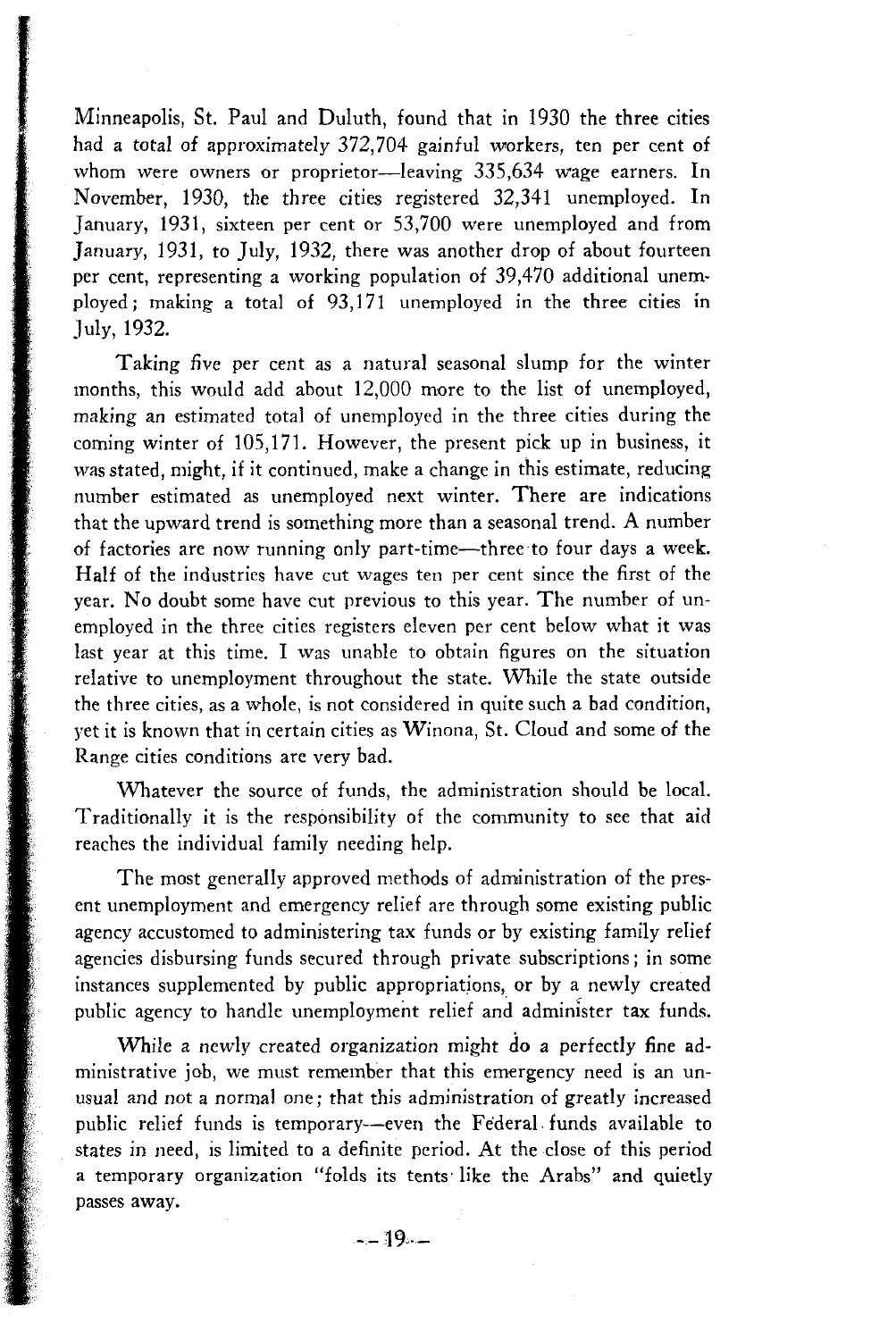You can readily see how practically all of the necessary follow-up work, the saving of what had been builded into the social rehabilitation of the community, would be lost. Whereas, if the existing social agencies handle the emergency problems, with such additional trained assistants as the service demands, much will be gained in city and county from the experienced and efficient administration by agencies already familiar with the problems. A fter the actual need for emergency relief has disappeared there will be a need for the carrying on of our normal relief load and many family adjustments to be made.

But greater than the follow-up work necessary, after this emergency is over, is the need of an experienced permanent group with knowledge of m odern social and industrial conditions and knowledge of our own inadequate system of poor relief, which has been little modified since colonial times, to recognize the weakness of our whole social welfare program and to plan wisely for the future that we may not be caught in a sim ilar plight again. Legislation tending to make for security to the workman, and to the aged and infirm in times of stress—industrial insurance, old age pensions, uniform and efficient administration of public funds—in other words putting the problems of human welfare on a business basis and saving the country from another such universal calamity ; is a sane and logical reaction to our present social policy of drifting, which is costly in money and in social values.